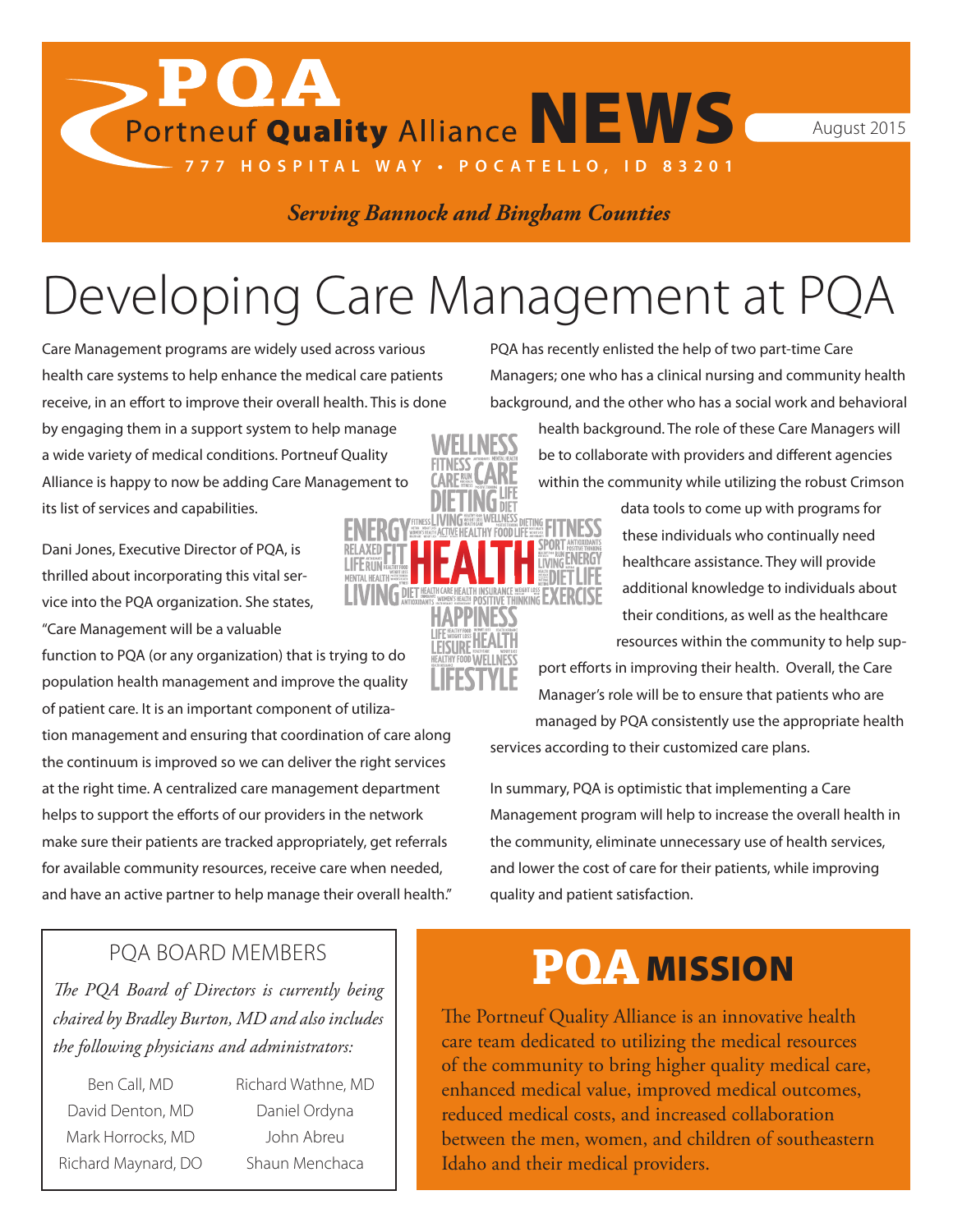**POA**<br>Portneuf Quality Alliance NEWS

## PQA Medical Director Announced

PQA is pleased to announce Drew McRoberts, MD as its permanent Medical Director. Drew W. McRoberts was born and raised in Pocatello, the son of a surgeon. His father shared his 30 years of surgical experience with Dr. McRoberts and has continued to be available as a guide and mentor.

Dr. McRoberts is board certified in General Surgery, a Fellow of the American College of Surgeons, and co-founder of Portneuf Surgical Specialists. The surgical partnership facilitates communication among surgeons, develops lasting relationships



He enjoys participating in outdoor activities, traveling, and spending time with his family. He also looks forward to learning, understanding, and introducing new and innovative methods and technology to our surgical community.

"Portneuf Quality Alliance is the first and only Clinically Integrated Network in eastern Idaho. It was founded and is operated by physicians in the interest of improving quality and controlling the costs of medical care through the use of robust and accurate data. It is clearly the future of medical care. I am honored to serve as medical director and look forward to working with my

for best patient practices, accommodates existing and future surgical demands and most importantly, provides a satisfying care experience for patients by delivering care more efficiently. He presently serves as Chief of Surgery and Trauma Director for Portneuf Medical Center.

Dr. McRoberts received his medical degree from the University of Washington School of Medicine in Seattle, Washington and completed his Surgical Residency and Internship at the University of Washington Hospital. He has over 20 years of surgical experience.

colleagues in this visionary program," said Dr. McRoberts.

**Medical School:** University of Washington School of Medicine

**Residency and Internship:** University of Washington Hospital

**Board Certifications & Affiliations:** General Surgery, Thoracic Surgery, Fellow of the American College of Surgeons

**Specialties:** General Surgery, Colon & Rectal Surgery, Gastroenterological Surgery, Laparoscopic Surgery, Trauma & Emergency Surgery

**Private Practice for 17 years in Pocatello before joining Portneuf Surgical Specialists in 2011**

### NEW PROVIDER GROUPS AND ASSOCIATES

Portneuf Quality Alliance would like to announce the addition of several new provider groups and associates to the PQA Network. A tremendous response to the network's recruitment efforts allows us to now welcome the following providers and practices:

| Diagnostic Imaging Service of Idaho | Idaho Prosthetics & Orthotics         |  |
|-------------------------------------|---------------------------------------|--|
| Ed Snell's Pharmacy Shop            | Idaho Sports & Spine                  |  |
| Encompass Home Health of Idaho      | Idaho Vein Center                     |  |
| Express Lab                         | Meadowland Therapy                    |  |
| Firth Medical Center, PLLC          | Medical Imaging Associates            |  |
| Flicker Physical Therapy            | Cassia Morton, LCPC                   |  |
| Horizon Home Health & Hospice       | Physical Therapy Specialists of Idaho |  |

| Diagnostic Imaging Service of Idaho                      | Idaho Prosthetics & Orthotics            | Physicians Mental Health Services |
|----------------------------------------------------------|------------------------------------------|-----------------------------------|
| Ed Snell's Pharmacy Shop                                 | Idaho Sports & Spine                     | Rocky Mountain Diabetes &         |
| Encompass Home Health of Idaho                           | Osteoporosis Center<br>Idaho Vein Center |                                   |
| Express Lab                                              | Meadowland Therapy                       | Shaver Pharmacy                   |
| Firth Medical Center, PLLC<br>Medical Imaging Associates |                                          | Michael Stevens, LCSW             |
| <b>Flicker Physical Therapy</b>                          | Cassia Morton, LCPC                      |                                   |
| Horizon Home Health & Hospice                            | Physical Therapy Specialists of Idaho    |                                   |
|                                                          |                                          |                                   |

| Physicians Mental Health Services                |
|--------------------------------------------------|
| Rocky Mountain Diabetes &<br>Osteoporosis Center |
| Shaver Pharmacy                                  |
| Michael Stevens, LCSW                            |
|                                                  |
|                                                  |
|                                                  |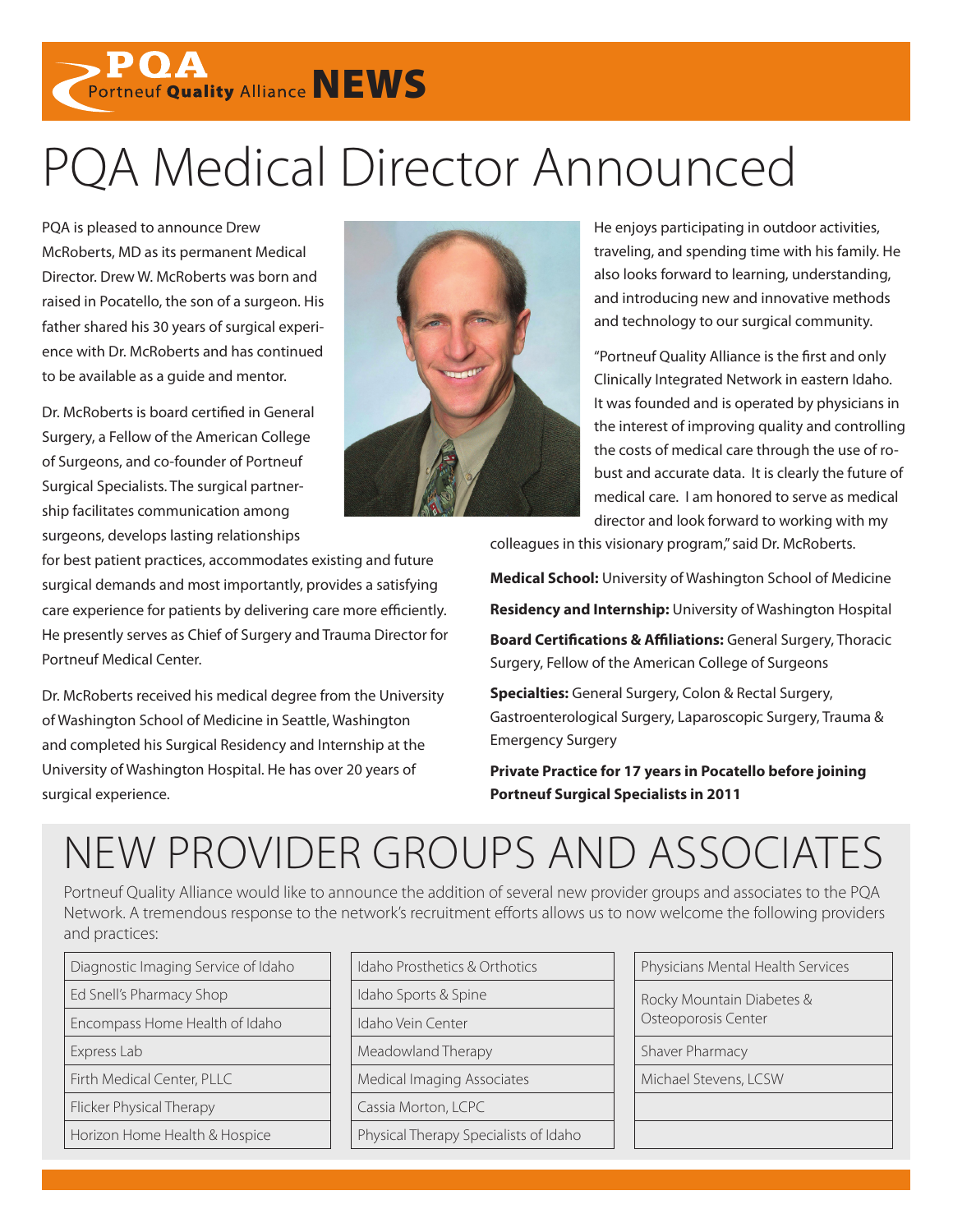**POA**<br>Portneuf Quality Alliance NEWS

## PQA Payer Updates

**Blue Cross of Idaho ConnectedCare (Commercial POS):** Enrollment is holding at about 1200 individual members. Membership rosters are being sent out to practices each month via secure email so PCPs are aware of the ConnectedCare patients on their panel. Welcome letters were sent to members informing them of their PCP selection, welcoming them to the practice and providing them some educational about the plan itself. Adjudicated claims data on this population from BCI is currently being loaded into the Crimson Population Risk Module in order to better manage the care for these patients.

### **Blue Cross of Idaho True Blue (Medicare Advantage HMO):**

Enrollment is estimated at about 900 for this population and the program technically went live on 1/1/15. We are still awaiting the final contractual terms of this arrangement from BCI, but we have received the adjudicated claims data on this population, which is being loaded into the Crimson Population Risk Module along with the ConnectedCare data.

### **Regence Blue Shield of Idaho Total Cost of Care (Commercial**

**PPO):** We are in the process of finalizing the contract language and terms of this program, but a go-live date of 7/1/15 has been determined via approval of the program by the PQA Payer & Finance Committee, as well as the Board. The receipt of population claims data and access to additional analytical tools are soon to come, which will help us to better manage the health of this population.

#### **PMC Employee Health Plan through UMR (Commercial**

**TPA):** Membership on this plan is roughly 2300 members and we are receiving ongoing adjudicated claims feeds from UMR, which are being input into the Crimson Population Risk Tool for the identification of care management and cost containment opportunities. We will initially focus on improvements with ED utilization and generic prescribing.

Humana, PacificSource and Aetna have all expressed an interest in partnering with PQA as well, so we are furthering our discussions with each.

### PQA From an IT Perspective: Brad Rogers Q&A

#### **1) Describe your role with PQA.**

- Provide vision and leadership by championing key technology initiatives related to the Crimson Health Information Systems solution.
- Lead the project implementation, operation, maintenance and support related to these health information systems.
- Establish information system procedures and ensure application availability and stability.
- Analyze user requirements and problems and enhance current capabilities.
- **2) Of the 85 clinics currently participating in PQA, how many have you been able to start sharing data with?**

Forty-two participating practices are actively submitting claims data to the Crimson Continuum of Care solution. We have grouped practices with like specialties and practice management software programs into implementation groups, which we refer to as iterations. We are currently working through iteration 7 of 9.

### **3) Describe the Crimson suite of tools that PQA is implementing.**

#### *Crimson Care Management*

The purpose of the Crimson Care Management program is to demonstrate the impact of business intelligence in helping organizations become best-in-class on collaborating on a shared plan of care for their patients and elevating